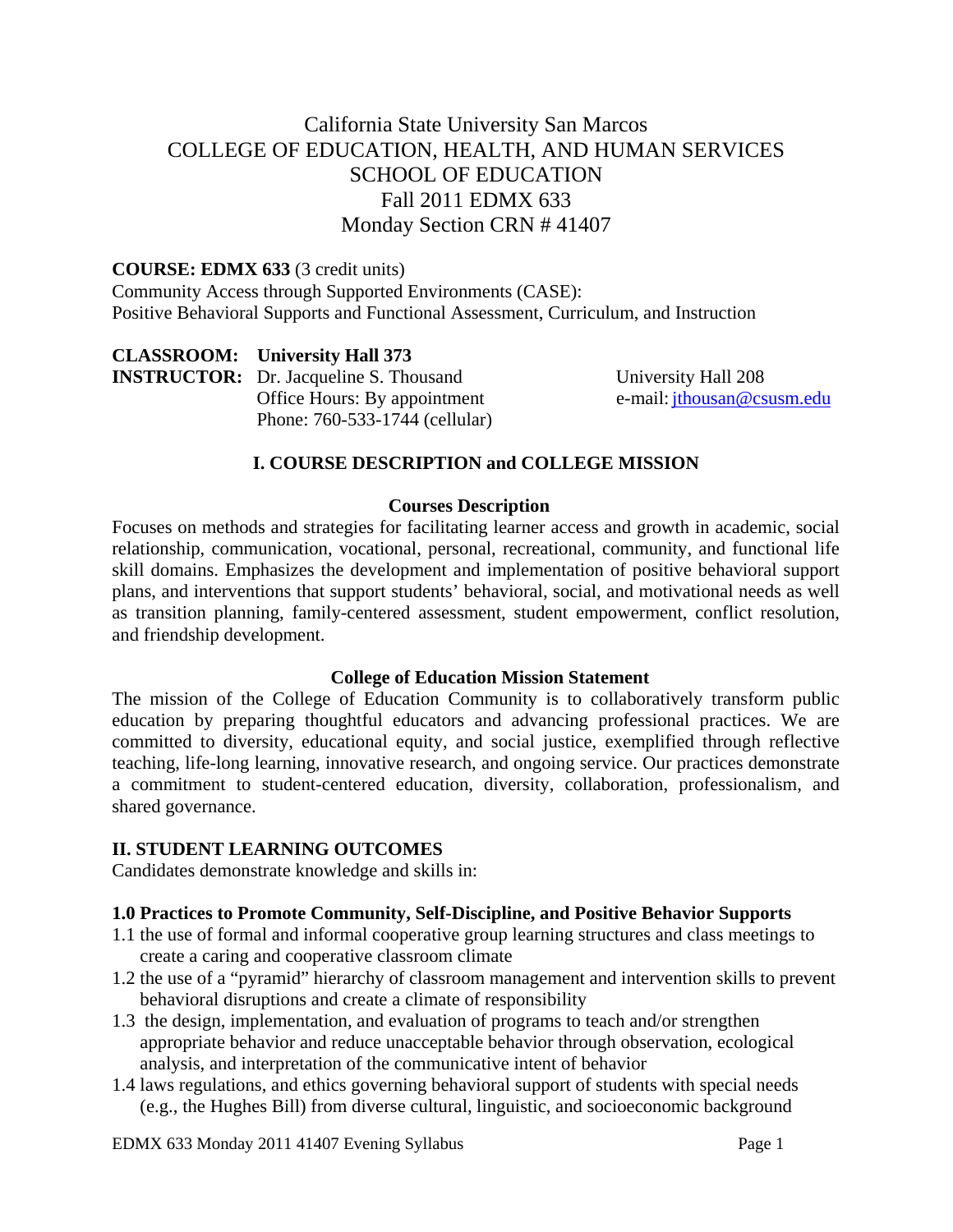- 1.5 the use of peer tutoring, partner learning, and peer mediation curriculum to promote natural peer supports and peer mediated instruction, support, and problem solving
- 1.6 student, family, and teacher involvement in IEP, ITP, and age of majority rights activities at the secondary level

# **2.0 Social Relationships**

- 2.1 methods for creating a positive school climate, developing a community of learners, and facilitating social behavior in diverse educational settings based upon the Circle of Courage
- 2.2 the integration of social skills and social skill curricula into the general education curriculum and cooperative group learning and partner learning structures
- 2.3 methods for teaching interpersonal skills, including conflict resolution
- 2.4 the use of Circles of Friends and other friendship-building methods to build social networks
- 2.5 the use of assessment methods such as MAPS to identify IEP goals and objectives that address valued life outcomes, including social relationships
- 2.6 the preparation of students to be self advocates, using principles of self determination
- 2.7 assisting students and their families and friends in the development of students' positive selfimage and interpersonal relationships

# **3.0 Effective Communication and Self Determination**

- 3.1 student empowerment and the development of communication to promote choice making, independence, and self-advocacy
- 3.2 accurate interpretation of the communicative intent of student behavior
- 3.3 self-determination as a concept and practice in schooling
- 3.4 the identification of communication supports for students with communication challenges

# **4.0 Inclusion in General Education Curriculum and Community**

- 4.1 the use of creative problem solving to formulate supports for students who present behavioral challenges or who have disabilities so they can meaningfully participate in shared activities in general education and community environments
- 4.2 the use of ecological analysis, functional analysis of behavior, and principles of positive behavioral supports to facilitate participation in inclusive settings
- 4.3 the use of person-centered approaches (e.g., MAPs, Multiple Intelligences) to assess and develop instruction, IEP goals, and Individualized Transition Plan goals and activities for school-age and post-secondary employment, living, and continuing education opportunities

# **Education Specialist Standards Primarily Addressed in EDMX 633**

Program Standard 4: Effective Communication and Collaborative Partnerships

Program Standard 11: Typical and Atypical Development

Program Standard 12: Behavioral, Social, and Environmental Supports for Learning

Program Standard 13: Curriculum and Instruction of Students with Disabilities

Program Standard 14: Creating Health Learning Environment

Mild/Mod. Standard 3: Planning and Implementing Mild/Moderate Curriculum and Instruction

Mild/Mod. Standard 4: Positive Behavior Support

- Mod./Severe Standard 3: Developing Social Interaction Skills and Facilitating Social Context
- Mod./Severe Standard 4: Assessment, Program Planning, and Instruction

Mod./Severe Standard 6: Positive Behavior Support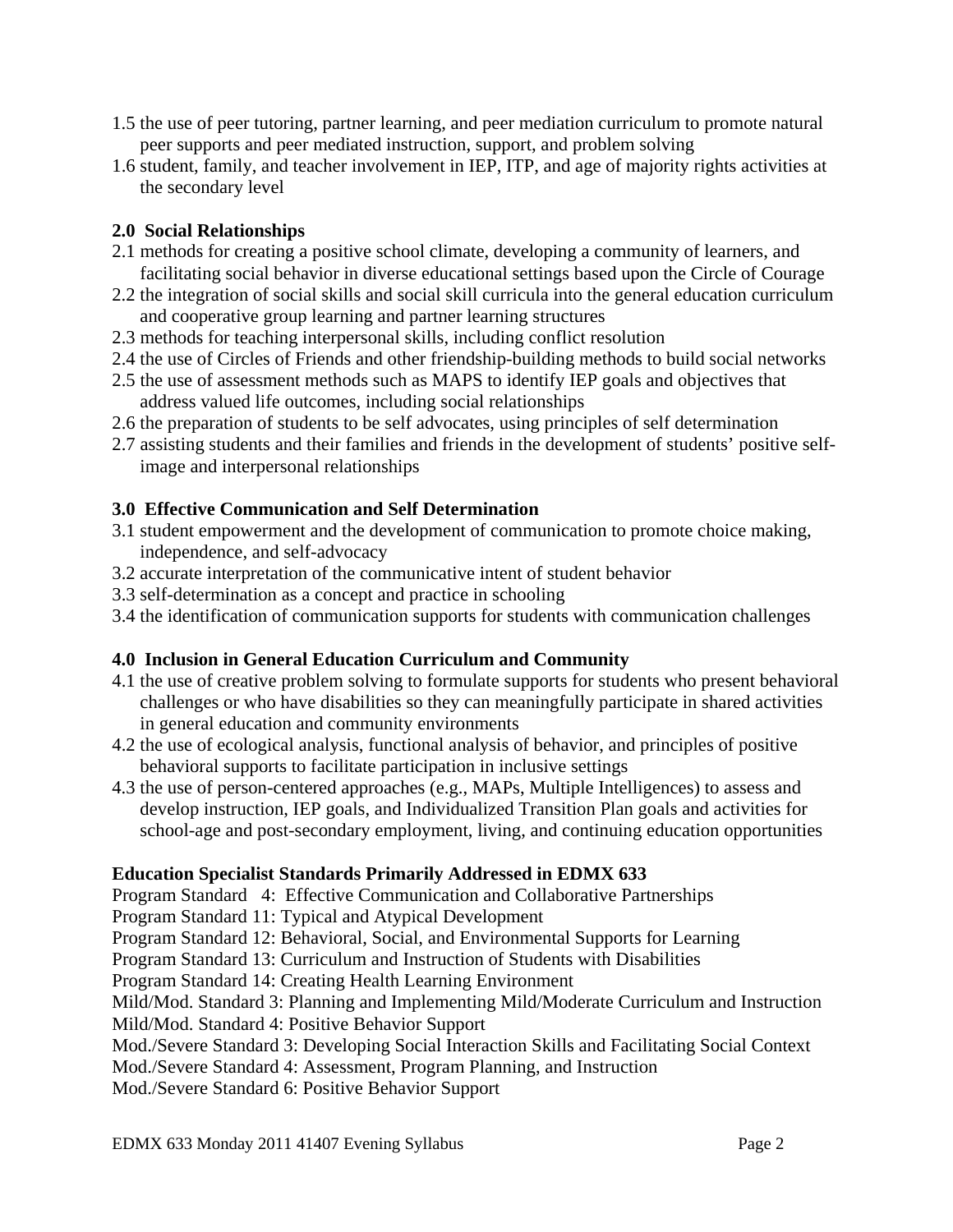# **III. SCHOLASTIC REQUIREMENTS**

## **School of Education Attendance Policy**

 *(Adopted by the Governance Community, December, 1997).* Due to the dynamic and interactive nature of courses, all students are expected to attend and actively participate in all classes. Students must attend at least 80% of class and online session time in order to receive a passing grade for the course (at the discretion of the instructor). Should there be extenuating circumstances, notify the instructor immediately.

## **Grading Scale (in percentages):**

**A: 94-100 A-: 92-93 B+: 89-91 B: 86-88 B-: 84-86 C+: 81-83** 

**NOTE:** The minimum acceptable grade for a course in the professional education credential sequence is C+. A "B" average must be maintained for continuation in the program.

# **IV. BOOKS. WEB SITES, AND MATERIALS NEEDED FOR CLASS**

#### **Texts and Text Abbreviations**

Kagan, S., Kyle, P., & Scott, S. (2004). *Win-win discipline: Strategies for all discipline problem.*  San Clemente, CA: Kagan Publishing. (KKS)

Snell, M. E. & Brown F. (2011). Instruction of students with severe disabilities. Boston: Pearson. (S&B) [Ch. 7 Designing and Implementing Individualized Positive Behavior Support; Ch. 11 Supporting Peer Relations – posted as pdfs on Moodle]

Villa, R., Thousand, J., & Nevin, A. (2010). *Collaborating with students in instruction and decision making: The untapped resource.* Thousand Oaks, CA: Corwin Press. (VTN)

#### **Select Web Sites**

www.pbis.org/PBISandlaw.htm www.cde.ca.gov/be/st/ss/documents/healthstandmar08.pdf Health Education Content Standards http://www.cde.ca.gov/ci/he/cf/ Health Frameworks for CA Public Schools Positive Behavior Supports and the Law. www.nichcy.org National Dissemination Center for Children with Disabilities www.studentledieps.org Student Led IEPs www.bookladymel.com/thinkingmaps.htm Graphic Organizers

#### **Moodle**

Moodle site provides the syllabus, rubrics at assignment "drop boxes," examples of assignments, and reading materials (as pdfs and word documents) not included in texts or websites. Signature assignments also are posted (i.e., MAPs) here.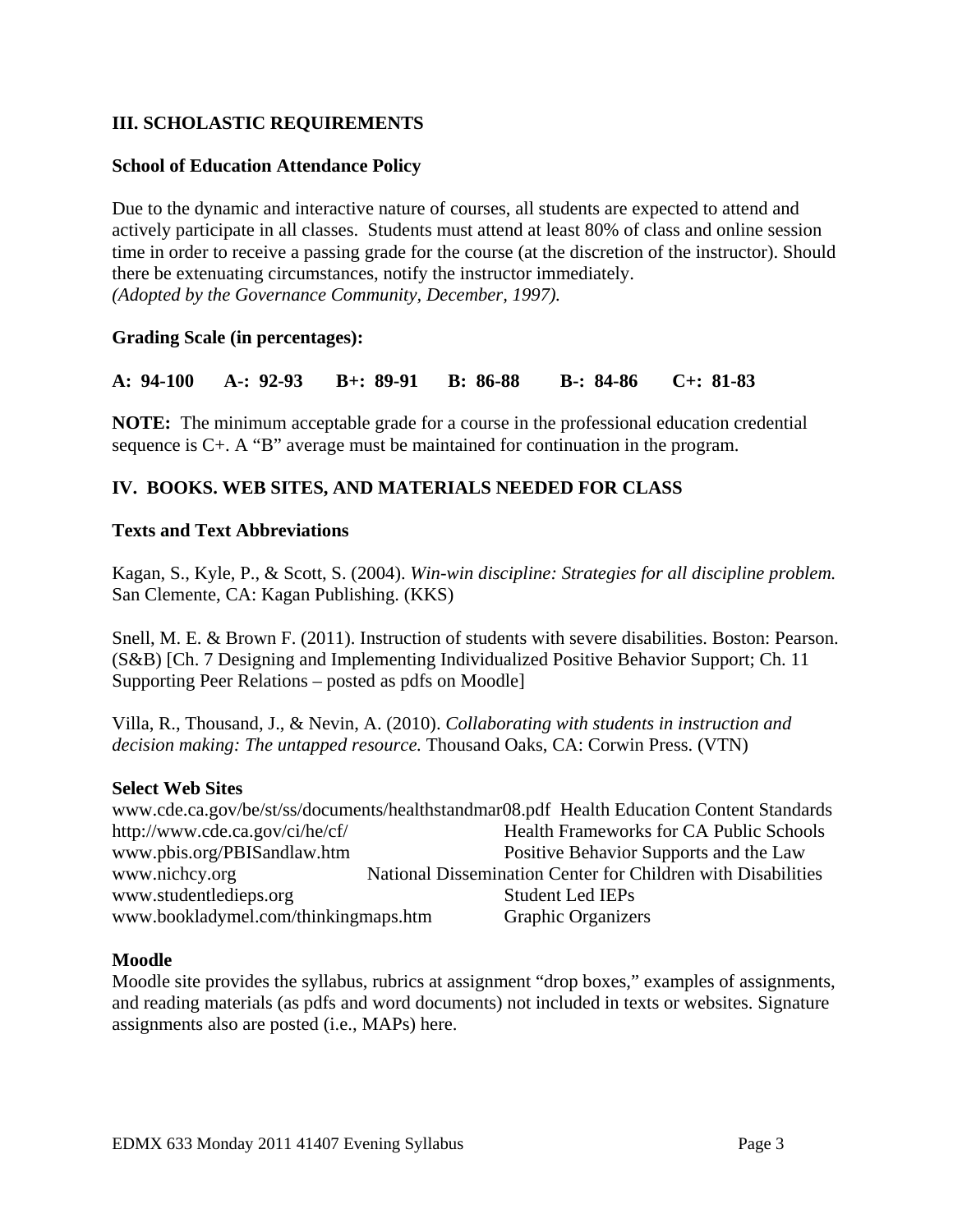# **V. CLASS SCHEDULE WITH READINGS AND ASSIGNMENTS DUE DATES**

materials to class, as requested. To the right of each topic are readings and assignments due for that class*.* Text names are abbreviated (e.g., KKS, S&B, VTN). Other documents are posted on Moodle. Please bring

| <b>CLASS</b><br><b>TOPIC</b> |                                               | <b>READINGS DUE</b>                                                    | <b>ASSIGNMENTS</b><br><b>DUE</b> |  |
|------------------------------|-----------------------------------------------|------------------------------------------------------------------------|----------------------------------|--|
| #1                           | Circle of Courage; H.S.                       | <b>KKS 18</b>                                                          | Purchase KKS,                    |  |
| 8/29                         | IDEIA assignment;                             |                                                                        | S&B, & VTN                       |  |
|                              | ABCDs of self-discipline;                     |                                                                        | texts                            |  |
|                              | Win Win Discipline                            |                                                                        |                                  |  |
|                              | preview                                       |                                                                        |                                  |  |
| 9/05                         | Labor Day Holiday                             | See Reflection #1 prompt                                               |                                  |  |
|                              |                                               |                                                                        |                                  |  |
| #2                           | Creating healthy learning                     | See Reflection #1 prompt                                               | Reflection #1                    |  |
| 9/12                         | environments - The                            | <b>Health Education Content</b>                                        |                                  |  |
|                              | discipline pyramid;                           | Standards;                                                             |                                  |  |
|                              | Prevention, rules, & quick                    | <b>Health Frameworks for CA</b>                                        |                                  |  |
|                              | recovery                                      | <b>Public Schools</b>                                                  |                                  |  |
| #3                           | Class meetings; next steps                    | See Reflection #2 prompt                                               | Reflection #2                    |  |
| 9/19                         | recovery; students as co-                     | Optional: KKS 14.56 -14.70;                                            |                                  |  |
|                              | teachers; peer tutoring                       | Optional: VTN $3 & 4$ (peer                                            |                                  |  |
|                              |                                               | tutors/co-teachers)                                                    |                                  |  |
| #4                           | Build my pyramid;                             | See Reflection #3 prompt;                                              | Reflection #3                    |  |
| 9/26                         | conflict resolution; oral                     | VTN Chs. 8 & 9                                                         |                                  |  |
|                              | and written planning; the                     | Optional: KKS 6.4 - 6.27 &                                             |                                  |  |
|                              | planning room;                                | KKS 14.14 - 14.26                                                      |                                  |  |
| #5                           | Self-determination;                           | Study MAPs materials on                                                |                                  |  |
| 10/03                        | Circles of Friends & Peer                     | Moodle & VTN Ch. 7                                                     |                                  |  |
|                              | Relations; MAPs & MAPs                        | Preview: S&B Chapter 11 and                                            |                                  |  |
|                              | assignment; Intro to Credo                    | Credo                                                                  |                                  |  |
| #6                           | of Support Assignment                         |                                                                        | Reflection #4                    |  |
|                              | Modeling of social skills                     | VTN Chs. 8 & 9; Health                                                 |                                  |  |
| 10/10                        | lesson                                        | <b>Education Content Standards;</b><br><b>Health Frameworks for CA</b> |                                  |  |
|                              |                                               |                                                                        |                                  |  |
|                              |                                               | Public Schools; See Reflection                                         |                                  |  |
|                              |                                               | #4 prompt in syllabus                                                  | <b>Draft Social Skills</b>       |  |
| #7                           | Social Skills Clock Buddy                     | Optional: KKS Ch. 19                                                   | Lesson Plan                      |  |
| 10/17                        | Draft Revision;<br>Introduction to            | (CGL & MI)                                                             |                                  |  |
|                              |                                               |                                                                        |                                  |  |
|                              | Cooperative Group<br>Learning                 |                                                                        |                                  |  |
| #8                           |                                               |                                                                        | Reflection #5                    |  |
| 10/24                        | Goal structures; PIGS<br>Face elements of     | See Reflection #5 prompts in<br>syllabus                               |                                  |  |
|                              |                                               |                                                                        |                                  |  |
| #9                           | cooperative group lessons<br>PIGS Face cont.; | See Reflection #6 prompt in                                            | Reflection #6                    |  |
| 10/31                        | Reflection #6 jigsaw                          | syllabus                                                               |                                  |  |
|                              |                                               |                                                                        |                                  |  |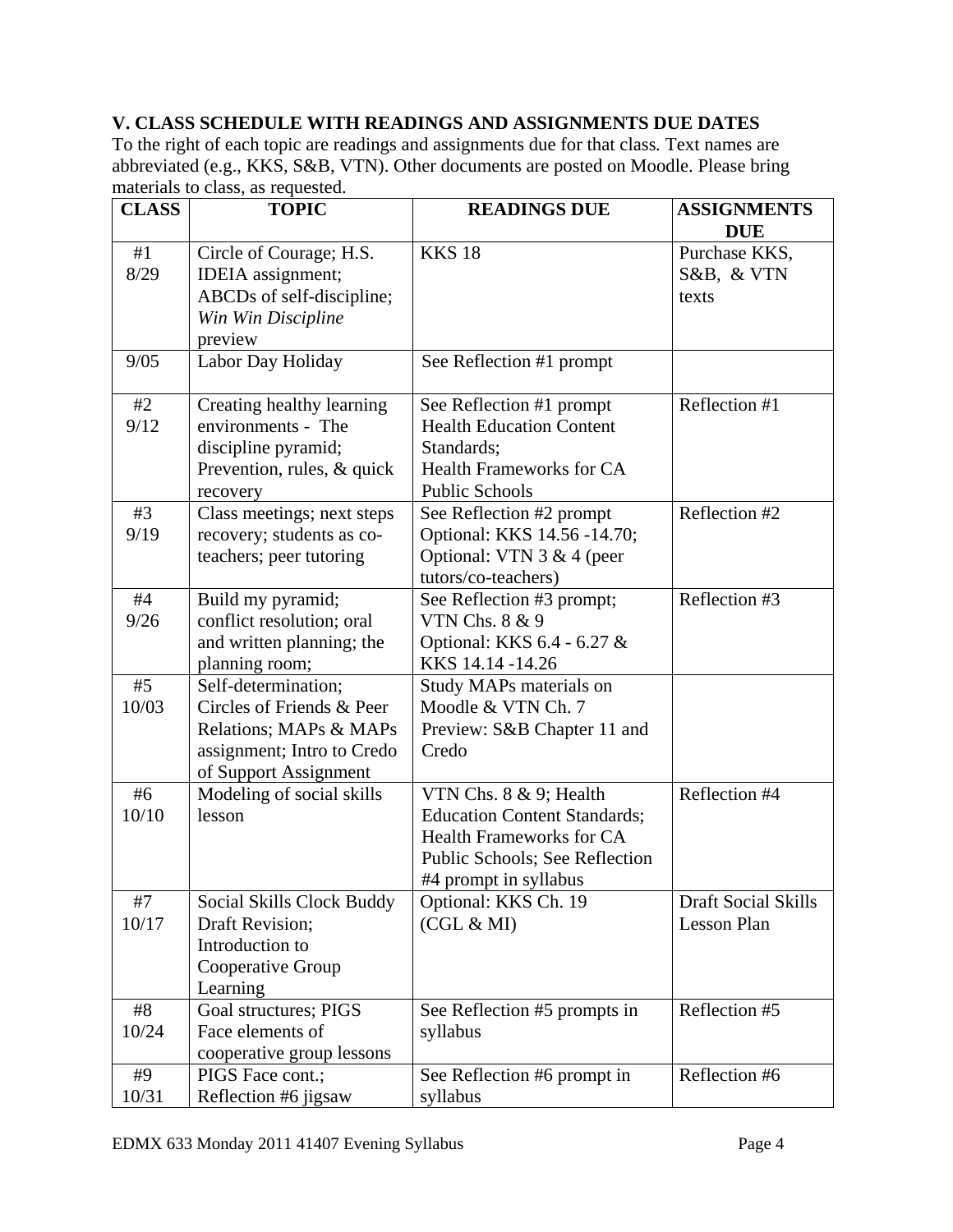| <b>CLASS</b> | <b>TOPIC</b>                 | <b>READINGS DUE</b>            | <b>ASSIGNMENTS</b>         |  |
|--------------|------------------------------|--------------------------------|----------------------------|--|
|              |                              |                                | <b>DUE</b>                 |  |
| #10          | Experience &                 |                                | <b>Final Social Skills</b> |  |
| 11/7         | deconstruct/design a         |                                | Lesson Plan                |  |
|              | formal CGL lesson            |                                |                            |  |
| #11          | Preventing                   | Process Communication          | H.S. IDEIA                 |  |
| 11/14        | miscommunication and         | materials on Moodle            |                            |  |
|              | distress via Process         |                                |                            |  |
|              | Communication                |                                |                            |  |
| 11/21        | <b>THANKSGIVING</b>          | S&B Ch. 11 (Work on Credo      |                            |  |
|              | <b>HOLIDAY BREAK</b>         | of Support)                    |                            |  |
| #12          | Positive behavior            | See Reflection #7 prompt;      | Reflection #7              |  |
| 11/28        | supports; Elements of an     | S&B Ch. 7 pdf on Moodle;       |                            |  |
|              | effective PBSP; Social       | social stories & sensory       |                            |  |
|              | stories and sensory          | integration pdf; Optional: KKS |                            |  |
|              | integration; Guest: Kathy    | Chs. $10 - 12$                 |                            |  |
|              | Montilluer                   |                                |                            |  |
| #13/#14      | In-class design of           | Bring to class "Austin PBS"    | Preview of Austin          |  |
| 12/5         | <b>Behavior Support Plan</b> | pdf materials for in-class PBS | materials in               |  |
|              | Note: This is a "double"     | simulation;                    | preparation for            |  |
|              | class from $5:15$ p.m. to    | Optional: KSS Chs. 16 & 17     | <b>BPS</b> in-class        |  |
|              | 8:45 p.m.; Pizza provided!   | (FBA, BIP)                     | design                     |  |
| #15          | Student-Led IEPs; MAPS       | VTN Ch. 7; Student-led IEP     | Credo of Support           |  |
| 12/12        | sharing; Course evaluation   | materials on Moodle; S&B Ch.   |                            |  |
|              | & celebration                | 11 pdf on Moodle               |                            |  |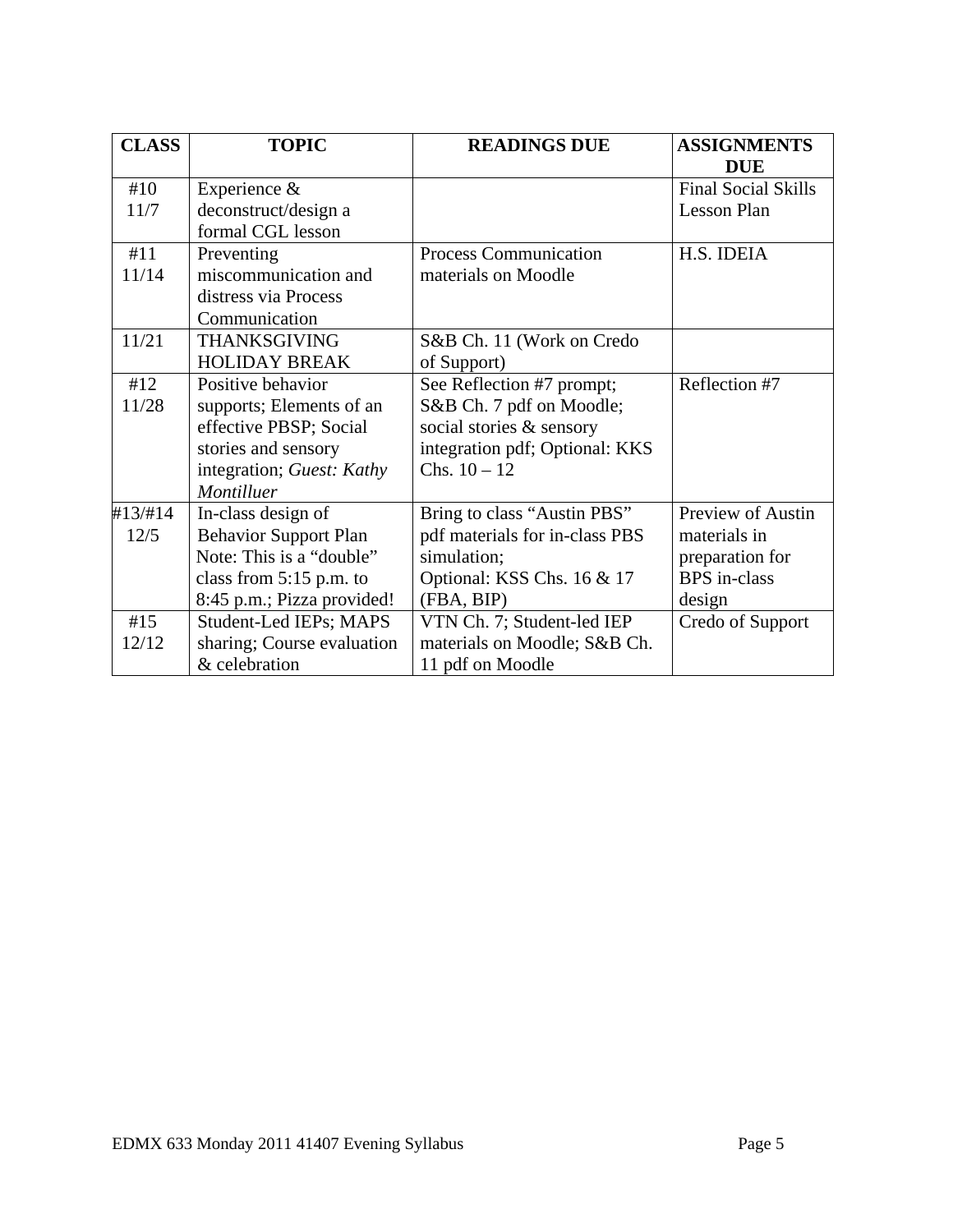#### **VIII. ASSIGNMENTS**

| Weekly Class Attendance and Participation   | $(75 \text{ points})$ |
|---------------------------------------------|-----------------------|
| <b>Reading Reflections</b>                  | $(35 \text{ points})$ |
| Social Skills Lesson Plan                   | $(15 \text{ points})$ |
| High School IDEIA Observation and Interview | $(20 \text{ points})$ |
| Credo of Support                            | $(14 \text{ points})$ |
| <b>Positive Behavior Support Plan</b>       | $(16 \text{ points})$ |
| <b>MAPS</b>                                 | $(25$ points)         |
| <b>Total Maximum Points:</b>                | 200 points            |

#### **Face-to-Face Class Participation (5 points/class X 14 classes = 75 points maximum)**

The purpose of this requirement is to ensure active participation during class sessions and opportunities to demonstrate collaborative teaming and cooperative group small group interpersonal skills. Because group activities and other active learning procedures are used to introduce and reinforce substantial amounts of material addressed in this course, regular attendance and participation is critical. If a candidate needs to miss part or all of a class, the instructor must be informed in advance. Candidates are responsible for requesting a makeup assignment for any absence. A candidate may not pass this class if 20% or more of session time is missed (except in rare cases of extreme hardship when expected competences have been demonstrated.)

#### **Reflections/Lesson Applications (35 points maximum)**

The purpose of the reading reflections and applications is to provide candidates with regular opportunities to demonstrate their understanding of and ability to apply critical aspects of professional practice and standards. For full credit, each reflection must be word processed and submitted on or before the date due. Be prepared to discuss reflections in class in order to receive full credit.

#### **Criteria for Written Products:**

- The content of each assigned reading is clearly referred to in the document.
- Higher order thinking skills that go beyond reiteration of content (e.g., application, analysis, synthesis, evaluation of content) are clearly demonstrated.
- Spelling, grammar, and mechanical aspects of writing are accurate.
- Thoughts are well organized; section headings are provided as needed.
- The document is word-processed.
- The document is submitted on or before the date due.

# **Reflection Prompt Questions and Due Dates:**

See prompt questions for reflections on subsequent pages. See class schedule for due dates.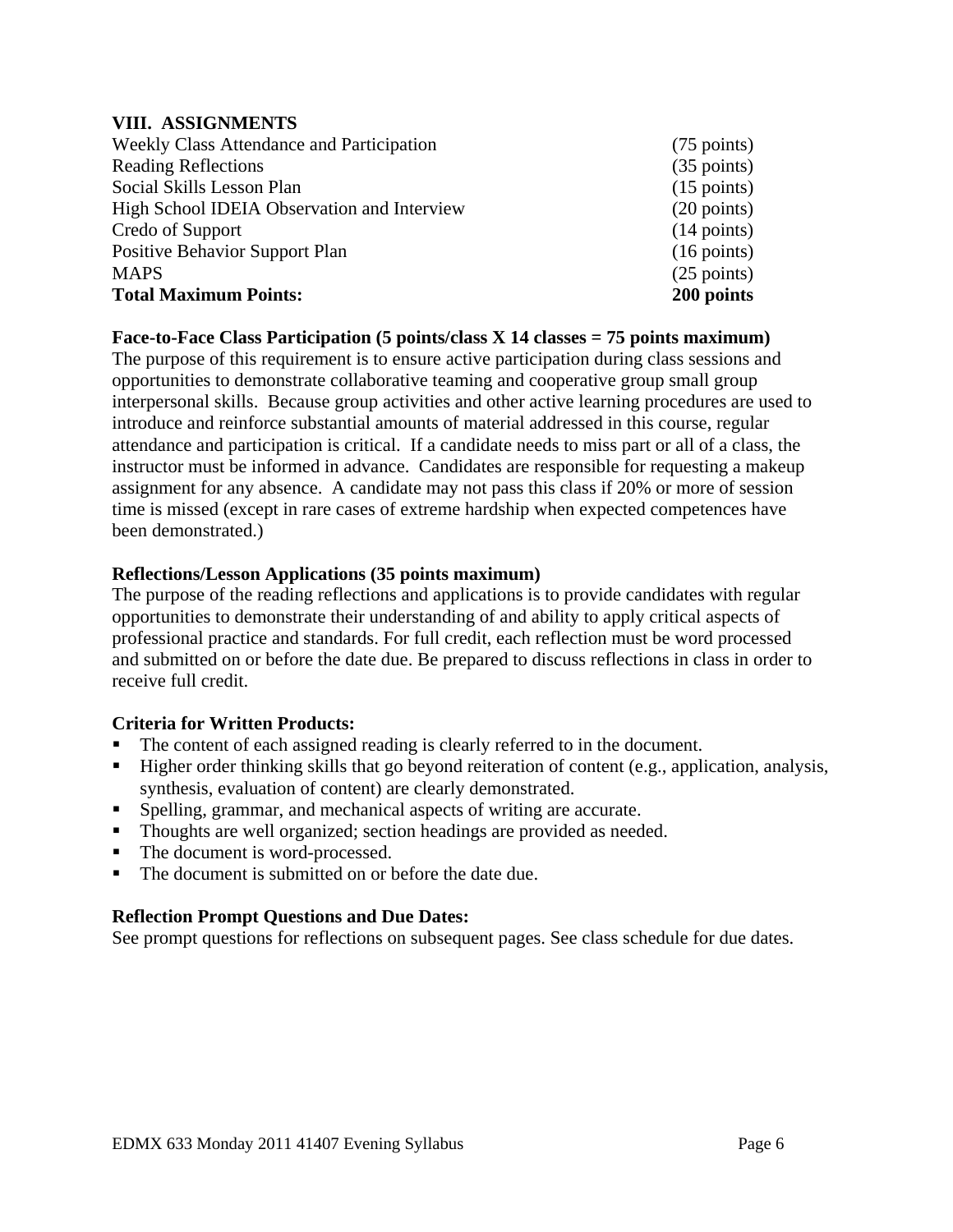# **Reading Reflections & Lesson Applications (35 points maximum)**

- Reflection #1 4 points maximum Reflection #2 4 points maximum Reflection #3 5 points maximum Reflection #4 4 points maximum Reflection #5 4 points maximum Reflection #6 6 points maximum
- 
- Reflection #7 8 points maximum

#### **Extra Credit Option (3 extra credit points)**

You may request the opportunity to earn an optional 3 extra credit points by a) implementing your social skills lesson plan and preparing a reflection on your implementation or b) reading an unassigned chapter in the KKS or VTN text and preparing a comprehensive reflection on what you learned and how you will use the content. Other extra credit options may be negotiated with the instructor.

#### **Reading Reflection #1 (4 points)**

Read Chapters 1 and 9 of the Villa, Thousand, and Nevin (VTN) *Collaborating with students in instruction and decision making: The untapped resource* text. Which two of the rationale for collaborating with students in Chapter 1 are the most compelling for you? Why? Which of the strategies and tools presented in Chapter 9 are new to you? Which must you absolutely include in your OWN discipline pyramid? Be as comprehensive and inclusive as you can for this last question. (2 or more pages)

#### **Reading Reflection #2 (4 points)**

Read pages iii – xxi and Chapters 1, 2, 3,  $\&$  7 of the KKS text.

Part 1. Create a graphic organizer to help you remember the 4 types of disruptions, the 7 positions, the 3 pillars, and key 'win-win' principles. (If you wish to use prepared graphic organizers, you can search the web for templates by goggling "graphic organizer." Find "thinking maps" graphic organizers at the www.bookladymel.com/thinkingmaps.htm website.)

Part 2. Compose a 1-paragraph summary of how the information in these chapters and pages interface with the four dimensions Circle of Courage. To learn more about the Circle of Courage, see Chapter 1 of VTN, the Moodle home page, and google "Circle of Courage" and "Reclaiming Youth at Risk."

#### **Reading Reflection #3 (5 points)**

This reflection has two parts.

Part 1. Chapter 8 of the Kagan, Kyle, & Scott (KKS) focuses upon preventative procedures on the bottom of the discipline pyramid (see Figure 9.1 of Chapter 9 of VTN). Select *two*  preventative procedures for *each of the 7 positions* (for a total of 14 procedures) that absolutely must be on the bottom level of your OWN discipline pyramid. Compose a brief rationale as to why you selected the procedures for each position. (2 points)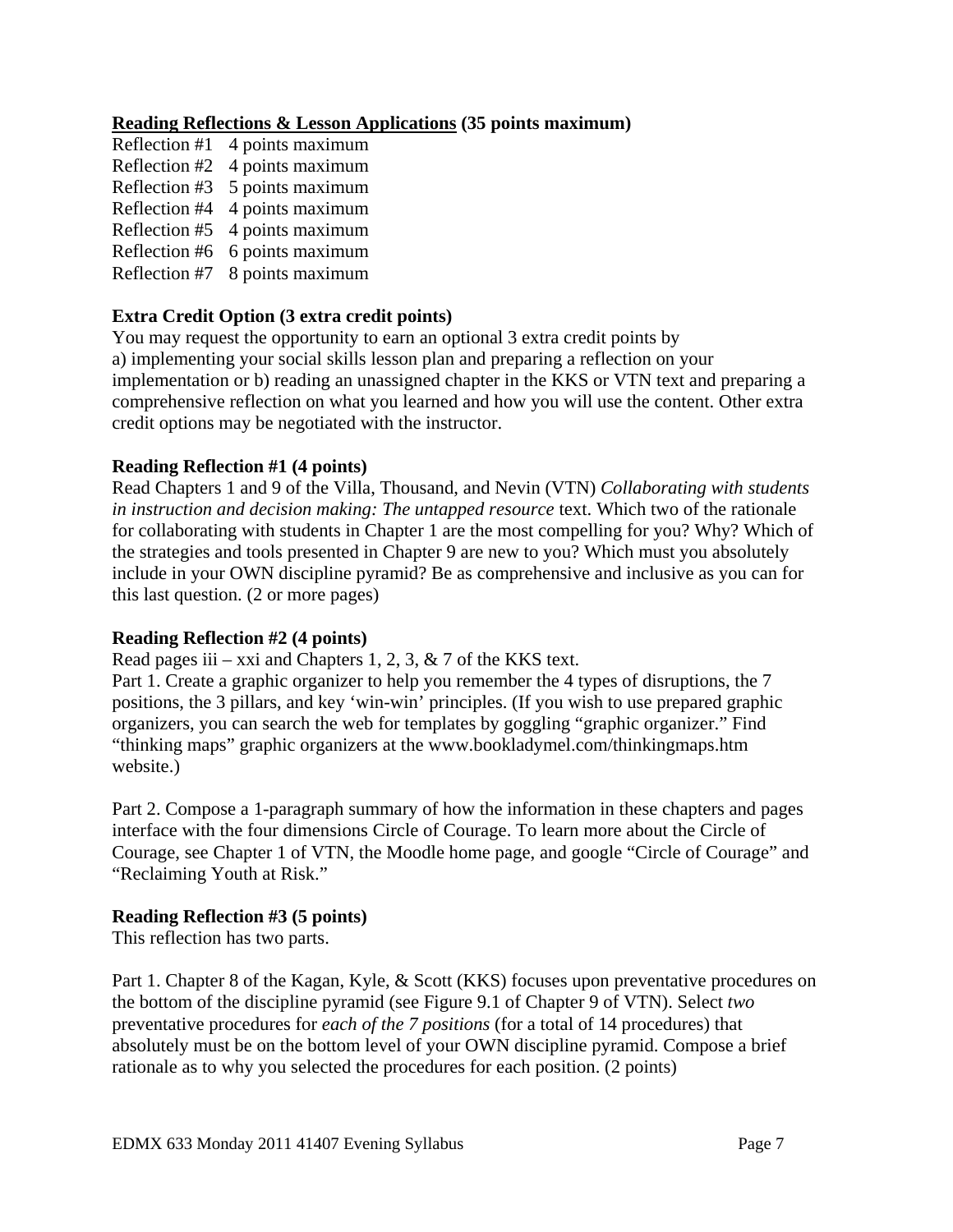Part 2. Chapter 13 of the KKS text is a gold mine of structures and strategies for responding to the 7 positions. This reflection is designed to assist you to add content to the levels of the discipline pyramid (see Figure 9.1 of Chapter 9 of VTN). Select *two* strategies/structures for *each of the 7 positions* (for a total of 14) that absolutely must be on your discipline pyramid. Namely, 1) name each of the 14 strategies/structures you select; 2) indicate where on the five levels of the discipline pyramid each of the 14 strategies/structures belongs; and 3) compose a brief rationale as to why you chose the strategy/structure (i.e., how it will help students and/or you, as a teacher). (3 points)

# **Reading Reflection #4 (4 points)**

First read the parable on page 20.26 of the KKS text. Then carefully read Chapter 20 of the KKS text and Chapter 8 of the VTN text. Exercise your creativity and use your Multiple Intelligences to represent:

- a) what you learned about the development of social life skills including conflict mediation skills, and
- b) the specific strategies you will use or life skills you will teach to develop your students' responsibility/response-ability.

The content of **both** chapters must be clearly represented in your Part a and b representations.

# **Reading Reflection #5 (4 points)**

Read the beginning section of Chapter 2 of VTN up to The Four Phases of Planning and Implementing Formal Cooperative Group Lessons inclusive of Table 2.1 A Dozen Quick Cooperative Learning Structures. First, create a graphic organizer to assist you to recall and understand the Five Essential Ingredients of PIGSFace. Next, rank order the 12 quick cooperative learning structures from most to least appealing. Provide an example of how you would use each of the structures in your instruction. For structures that are the least appealing, indicate how you would modify their use so they would work for you and your students.

# **Jigsaw Reflection #6: (6 points)**

From VTN Chapter 2, read the two paragraphs of "The Four Phases of Planning and Implementing Formal Cooperative Group Lessons," the first paragraph of "Teacher Decisions at Each Phase of Planning and Implementation," and the one-page template for planning a formal cooperative lesson in Figure 2.1. Your instructor will assign to you a subset of the 14 teacher decisions (i.e., one of six sections - #1 and #2, #3 - #5, #6, #7 - #10, #11 & #12, #13 & #14) to teach to a small group of classmates who did not study your subset of decisions. In preparing to teach, create a 1-page handout that creatively represents what you consider to be the most important things to know and remember. Some decisions include illustrative stories, so be prepared to tell the stories. Make 7 copies of the handout, one each for your small group teammates and one for your instructor. You will have seven to eight minutes to teach your subset of decisions to your teammates. Remember to use all that you know about effective instruction (e.g., checking for understanding, visual representations, effective questioning) in your teaching so it is a lively demonstration of your teaching skills. Bring to class a blank copy of Figure 2.1 (also found as a word document on the course website, named "One-page Cooperative Group Learning Lesson Plan") for taking notes about the sections you do not teaching.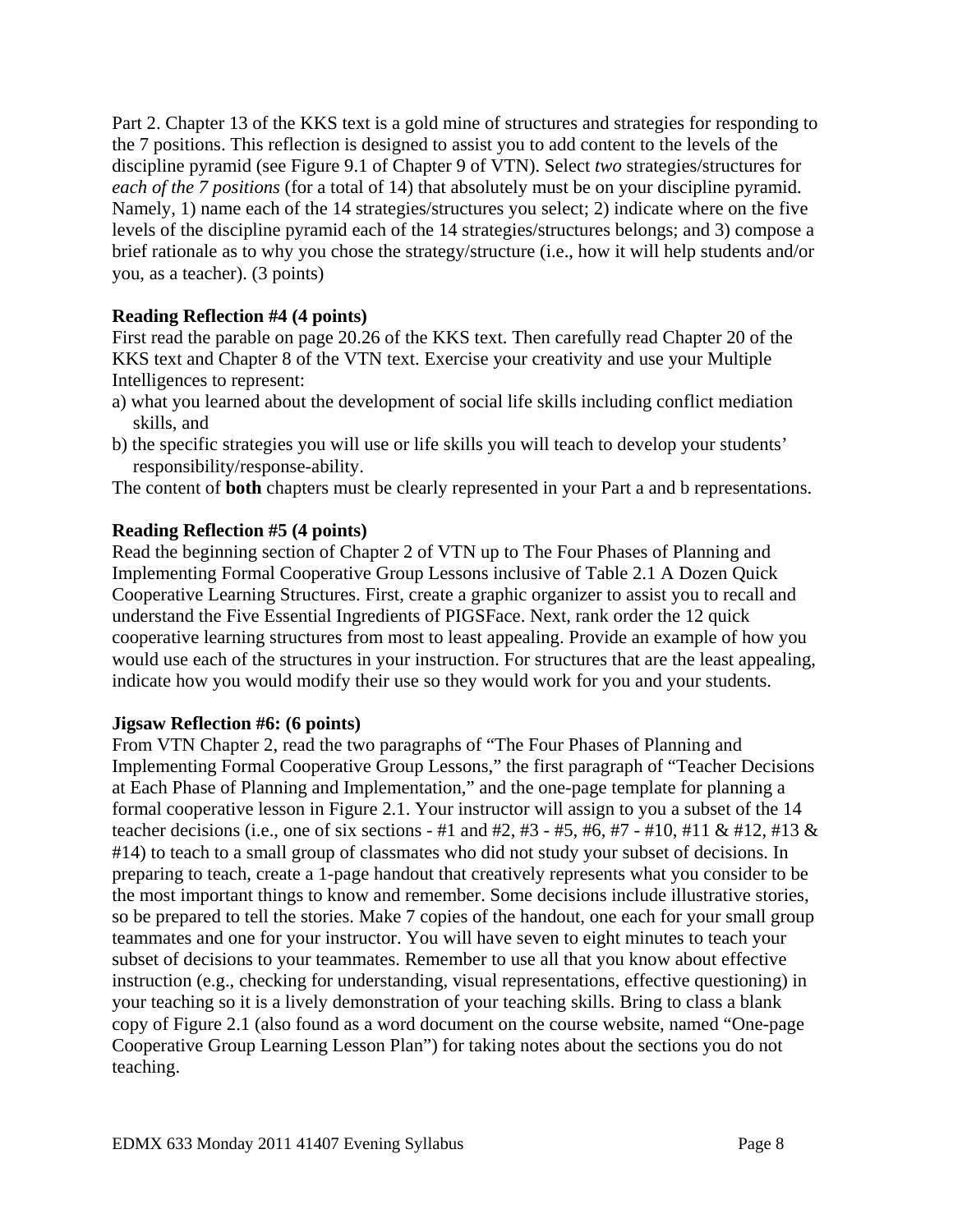# **Reading Reflection #7: (8 points) This is the big whopper!**

Given a thorough reading of Chapter 7 "Designing and implementing individualized positive behavior support" from the Snell and Brown *Instruction of Students with Severe Disabilities*  (2011) text (found as a pdf on Moodle), please answer in detail the following 16 questions.

- 1. What is PBS?
- 2. What are the goals of PBS?
- 3. What are each of the five steps of an individualized PBS process? Be sure to describe the process in a way students and parents can understand (as you will have to do so, on the job)!
- 4. What does "fidelity" mean in the context of PBS (not a personal relationship)?
- 5. What are the intended outcomes of an FBA?
- 6. What is the relationship of an FBA and the federal disability law (IDEA 1997 and IDEIA 2004)?
- 7. What are ways for identifying and "operationally defining" (i.e., what it looks and sounds like) a problem behavior. Provide at least one example.
- 8. In EDMX 633, we attempt to be more expansive in our functional assessment of a problem behavior's function than described in the text. For example, we consider *Win Win* positions and Process Communication needs). However there are still always the A-B-Cs! What is the difference between an antecedent condition (or slow trigger) and a setting event (or fast trigger)?
- 9. Hypotheses are great, but if they cannot be validated, it may be just a hypothesis and nothing more! What are the three (3) ways to validate hypotheses? What is the process for each? What are the advantages of or data that is gathered by each of the methods?
- 10. There are four criteria for a "technically sound" PBS? Please define each criterion in your own words. Why is each criterion important?
- 11. A competing behavior analysis (CBA) identifies a *desired* or an *alternative replacement*  behavior to teach and reinforce that meets the same needs as the behavior of concern. For Eric or Maya, summarize in your own words a) the strategies for making the problem behavior *irrelevant*, *inefficient* or *ineffective* through adjustments of the preventative *setting*  and/or *antecedent* strategies, b) the *teaching* strategies for *desired* or *alternative functionally equivalent* behaviors, and c) the consequence strategies. Be sure to use ALL of the information provided on pages 284 – 290.
- 12. In EDMX 632, you learn of assistive technology and augmentative communication approaches to serve as communication vehicles and supports. What does FCT mean and what is the three-step process for engaging in FCT?
- 13. In PBS, consequence strategies focus on positive versus aversive consequences. Define in your own words and provide an example NOT provided in the text of the consequence approach of "extinction." Why must negative consequences be seriously contemplated and monitored? What are the potential aversive outcomes for students?
- 14. What are the requirements for a well thought out and effective Emergency Intervention Plan?
- 15. On a 5-point Likert scale ( $1 = Bad$ ,  $2 = So So$ ;  $3 = Acceptable$ ,  $4 = Good$ ,  $5 = Excellen$ ; I would want it for myself), rate the PBS plan for Maya presented in Figure 7-11 in terms of the degree to which it is a "good fit" for the behavior and the hypothesized function of Maya's behaviors? What would you add or change? You must have at least one suggestion for additions or changes and an accompanying rationale.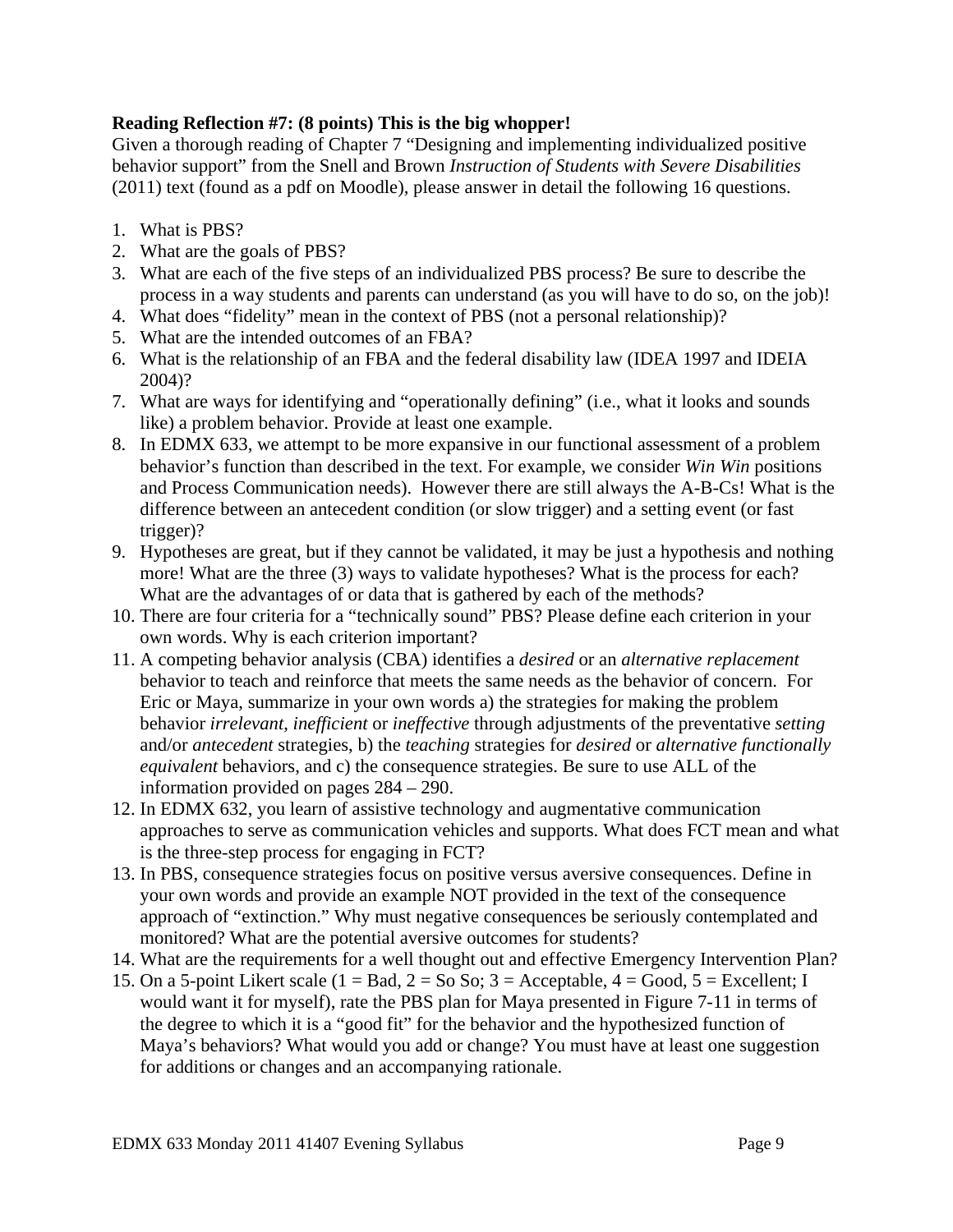16. Go online and check out the "school-wide PBS" website, www.pbis.org. (There are others that are very good too. For example, Michigan's PBS site has a great PBS implementation guide for principals and teachers). Be sure to watch at least a couple of George Sugai's videos that describe the critical features of a school-wide PBS. What are the elements and features of a school-wide versus a student-specific PBS framework? If you were the principal of a school beginning to implement a "school-wide PBS" system, what would be the top two things you would do to get things going? (Remember that school-wide PBS is the behavioral half of the RTI pyramid and that you already know a lot about school-wide PBS from your Discipline Pyramid understandings.)

# **Social Skills Lesson Plan (15 points)**

The purpose of this assignment is to ensure that participants can design a social skills lesson that can be used as a component of a cooperative group lesson or as a "stand alone" lesson that prepares students to use a social skill in a cooperative learning context. A direct instruction lesson format provided by the instructor is used to organize this lesson. The *draft*  of this lesson will be returned for revisions. The *final draft* must include requested revisions. Three extra credit reflection points may be earned for delivering and submitting a written reflection about the delivery of the social skills lesson.

# **Positive Behavior Support Plan (16 points)**

Using forms provided with the "Austin" pdf from the course website, as a team create a Positive Behavior Support Plan for a student presented in an in-class scenario. **(Note: This is an in-class assignment that cannot be made up, so be sure to be there for the double class period. Pizza is provided!)** 

# **"Credo of Support" Final Exam (14 points)**

Given a reading of *Chapter 11: Supporting Peer Relations* from the Snell and Brown (2011) text (posted on Moodle as a pdf) and what you have learned about relationship and friendship building, create a 13-point (i.e., Baker's Dozen*) Credo of Support* poster, PowerPoint, website, YouTube video or other visual/audio you could display (project or link to) that provides 13 ways in which you, as a teacher, and your students can structure opportunities to **develop and maintain natural social and friendship-potential relations** and facilitate a student with moderate to severe disabilities (or any student with learning or behavior differences, for that matter) being a **valued member of the classroom and school community**. In addition to the 13 practices (e.g., assigning a valued roles such encourager in cooperative group lessons) and/or principles (e.g., providing "just enough" support by keeping 1-on-1 adult contact at a minimum), provide a rationale or "anticipatory set" of why relationship development is important in the curriculum. Provide enough detail so that a naïve consumer could actually use the practice or principle. Also, check to make sure you use "person first" language.

Use your **OWN WORDS** rather than "lifting" words from the text or other sources, as this is considered academic dishonesty and could lead to a failing grade and dismissal from the program. If you do use a quote, use quotation marks to indicate that it is quote and include the appropriate citation in APA format (see examples in your text books). Make this appealing and usable! So, include graphics, website citations, examples, and anything else that would help a student, a visiting teacher, a paraeducator, or a parent to understand your credo!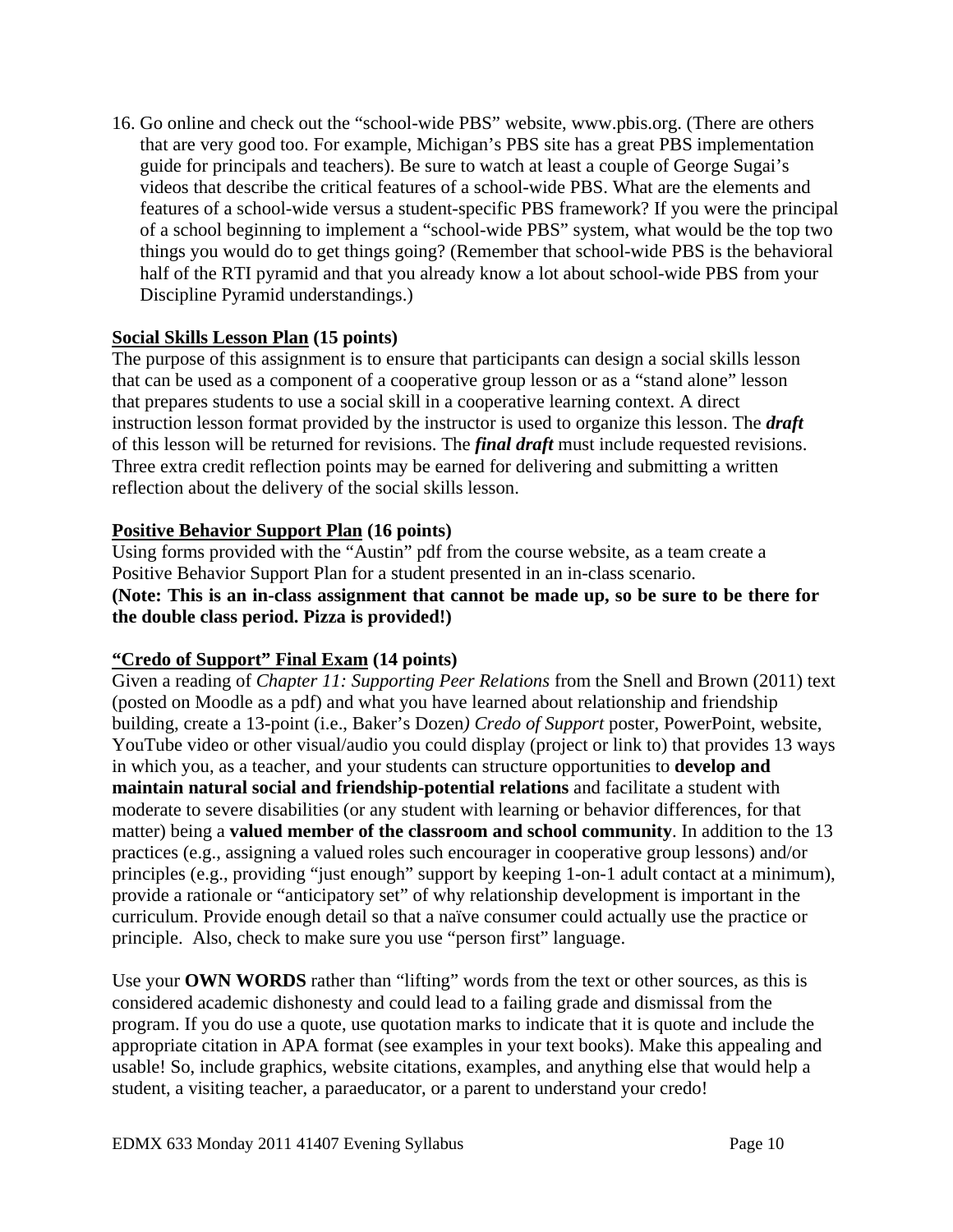This is a "final exam" that benefits from peer conversation, brainstorming, and creative thinking and production, so consider doing this assignment with a classmate or two. Let your instructor know who your teammates will be, and be sure all of your names are on the poster, PowerPoint, website, video production or other representation. Your credo will be unveiled in the last class!

# **MAPs Implementation (25 points)**

# **POST THE FOLLOWING WRITE-UP AND "EVIDENCE" OF THE MEETING (e.g., jpeg photos of the MAPs charts and participants) ON MOODLE AS A SIGNATURE ASSIGNMENT (5 additional points).**

The purpose of this assignment is to provide you with an opportunity to apply and refine the assessment skills discussed in this course emphasizing the importance of obtaining information from the student, family members, and friends.

Each participant develops a "MAPs" report for one focus individual. Although the ideal focus individual would be a student identified as eligible for special education, because you may not be the service coordinator for such a student, you may need to be creative and identify a person for whom the MAPs process would make a positive contribution to the person's life. If it is not possible to perform this assignment with a student you serve, solicit the participation of a friend, family member, or a youth not eligible for special education to be the focus person. Be sure to also invite as many significant others (i.e., family members, friends) as possible as well as appropriate professionals to participate in the MAPs process. The more the merrier. Your write up should be comprehensive and must include the following components.

- 1. What was the rationale for choosing this student/person? Describe the person in terms of gender, age, strengths, and any other *relevant* characteristics such as educational needs or living situation. Describe the context of the MAPs process. Who was present? Where did it occur? (Note: Whenever possible, conduct the interview in the individual's home) (4 points)
- 2. For each of the steps of the process, organize and report in writing the responses to MAPs questions and any other questions you asked. Document the decision-making process used to identify and prioritize needs and goals. Also identify potential next steps. (7 points)
- 3. For the "Plan of Action," recommend specific areas or skills to work on based upon the outcomes of the MAPS process. (9 points)
	- a) Translate the outcomes of the MAPS session into 3 goals.
	- b) At least one goal must relate to relationships, friendships, and/or social skills. At least one goal must relate to life beyond the current school context (e.g., recreational, living, vocational/employment, life in the community, post-secondary life, transition to the next school). The goals must directly relate to an important theme that emerges from the MAPS meeting.
	- c) Each goal must have a positively stated baseline or present level of performance (**PLOP**) statement, as on an IEP form (i.e., what the student can do!)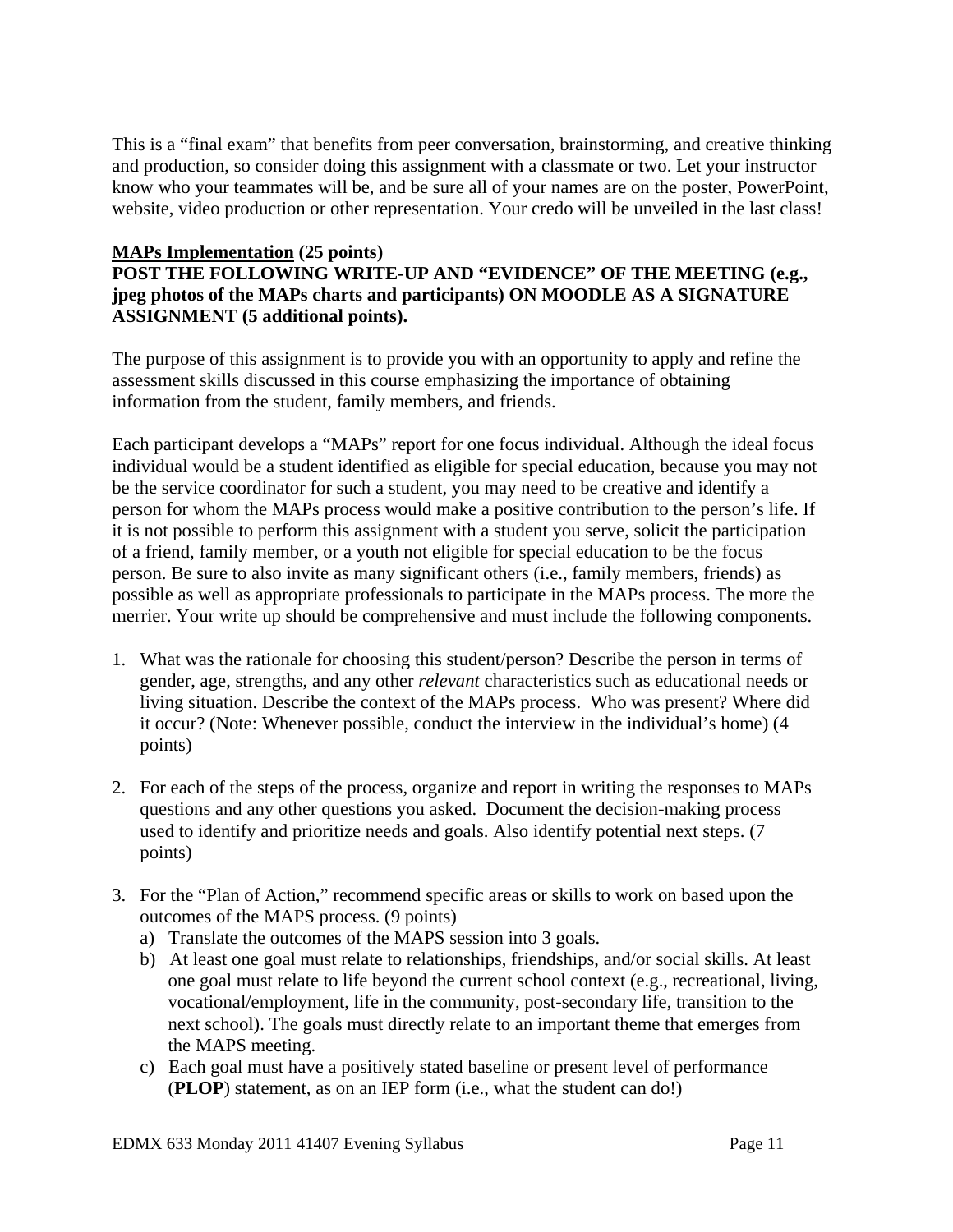- d) Each goal must have at least *two* accompanying interim *objectives* or *benchmarks* that lead to the achievement of the goal.
- 4. Write a reflection on the experience that includes these four elements (4 points):
	- a) your own reaction to the process,
	- b) the reaction of the participants,
	- c) ways in which you would "better" prepare for or conduct a MAPS session in the future, and
	- d) your thoughts, feelings, and opinions regarding your responsibility as an advocate for realizing your students' dreams through family-centered and student-led planning approaches in IEP development and futures planning.

# **Criteria for Evaluation (See rubric and also consider the following):**

- Completeness and organization of information requested. Includes a title page, a section for each of the steps of the MAPS as well as the report described in items 1 - 4 above.
- Sensitivity and respect for student and family.
- Evidence of input and feedback from MAPS participants (e.g., photo of the MAPS posters and a written summary of the contents of each poster, direct quotes of participant reactions).
- Word-processed and appropriate use of standard English, grammar, spelling, mechanics, and so forth (1 point)

# **High School Special Education: Implications of IDEA and More (25 points)**

Many credential candidates do not have a special education high school field placement. Nevertheless, candidates are expected to understand the unique aspects and challenges of supporting high school-aged youth with special education needs. Develop these understandings through this self-directed field experience.

A minimum requirement is that you spend the equivalent of a full school day in one or more high schools, shadowing one or more special education staff members, interviewing students and staff, attending after-school events, and observing classes which students attend. The expectation is that you will shadow a special educator who is serving in a Resource Specialist role and not as a teacher serving primarily students with moderate and severe disabilities. You will have an opportunity to do this in another course. Since you will not be observing a particular student, you will not need specific permission for observations. But you will need to have signatures form your host teacher(s). Remember, however, in all of your note taking and in any written product describing your high school experiences, you are to maintain confidentiality and not refer to a student by name.

The protocol for arranging for a visit is to call the schools coordinator of special education and introduce yourself and the purposes of the visitation. When you arrive at the school, be sure to have with you your time sheet and letter of introduction included with this assignment. An entire daylong visitation is preferred. If this is not an option, you may visit the same site on two or more days. Visits to multiple sites also have distinct advantages, as you can see and compare how different campuses approach the same issues.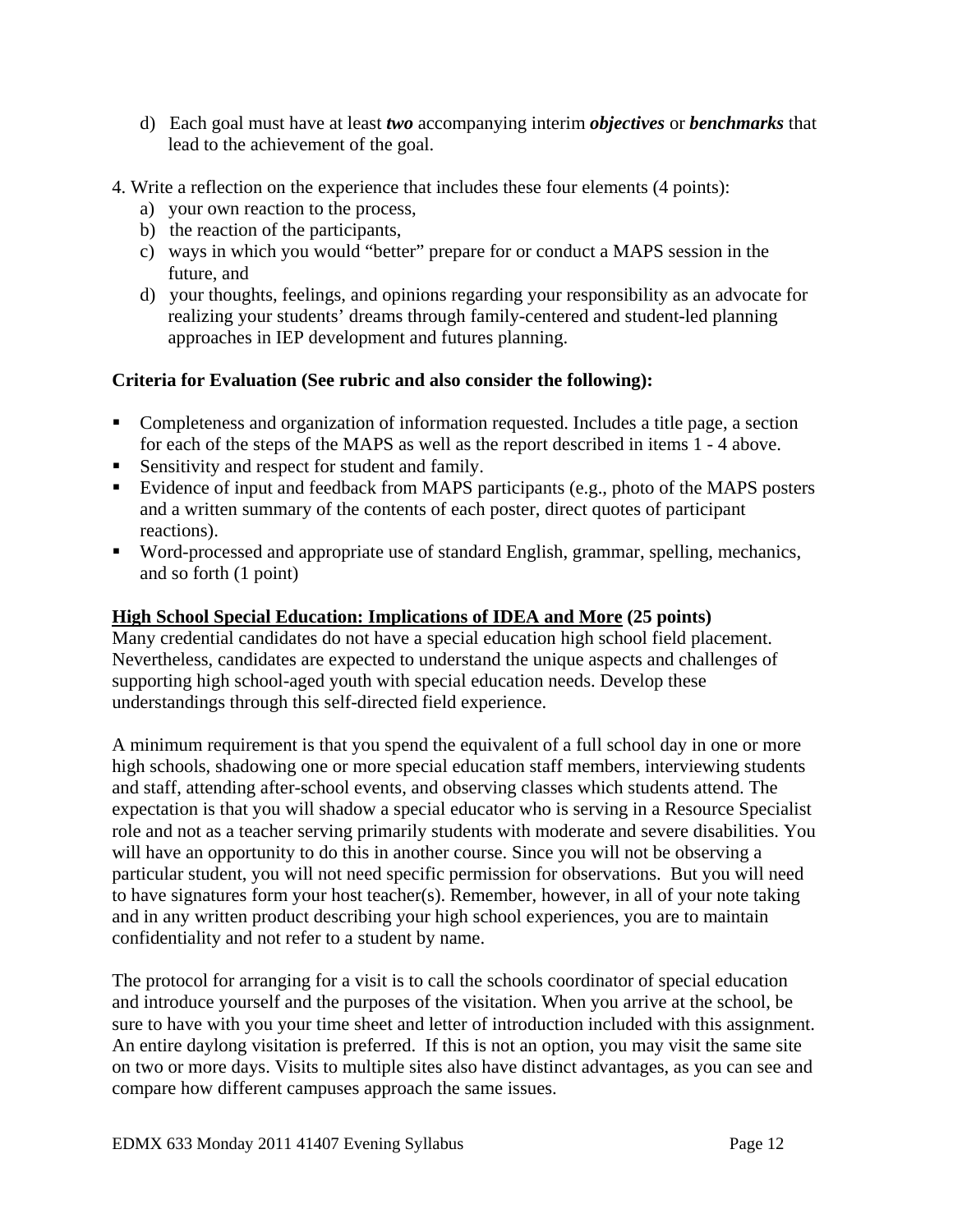If you wish to visit a high school with a partner, please do so, as long as it meets the approval of the special education personnel who are hosting your visit. Crowds tend to draw attention away from instruction, so group size is limited to two people. You are a guest, so at all times behave in your most professional and courteous manner. Reserve any verbal critiques for this assignment's reflections.

What will you look for and what will you ask? The following nine questions directly relate to changes that IDEIA 2004 created in the roles of educators, students, and teachers. You are to ask questions, observe, and otherwise "fact find" (i.e., use web resources) in order to obtain responses to these questions that are *comprehensive and complete*. Keep your eyes open, as well. What you see may or may not "match" what you are told.

Your write up of the high school experiences has *three* components. The *first* component is comprised of the nine responses, with each response being approximately  $\frac{1}{2}$  to 1 page in length.

The *second* component is your 1- to 2-page analysis of the high school in terms of:

- STRENGTHS
- CONCERNS
- QUESTIONS YOU STILL HAVE
- RECOMMENDATIONS FOR IMPROVEMENT

The *third* component is the time sheet with signatures from the hosts for each day and time period of the visitation(s). You cannot get credit for this assignment without this!

This is your professional development experience, so enjoy it and set it up in a way that meets your needs!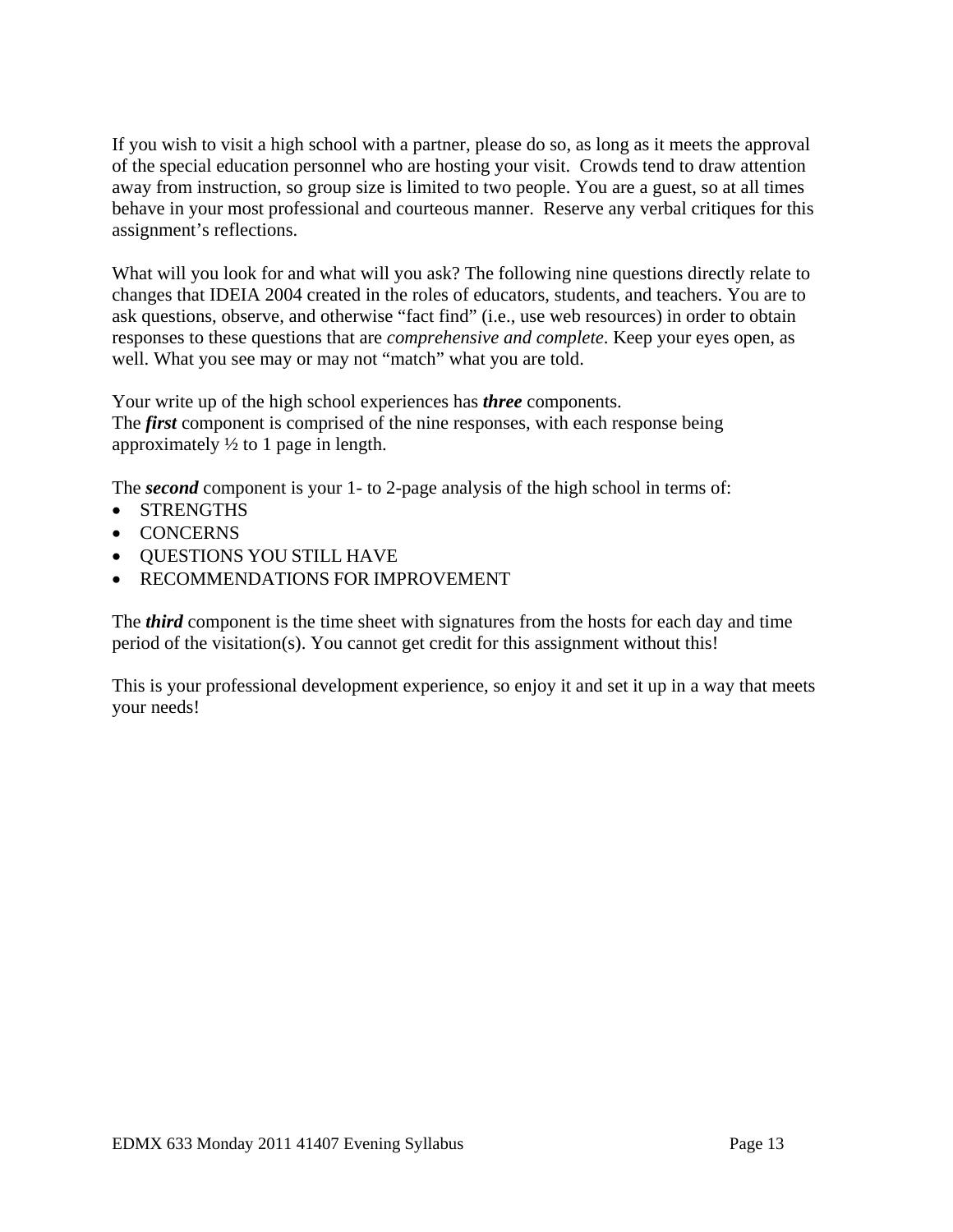California State University **SAN MARCOS** 

School of Education San Marcos, CA 92096-0001 760-750-4300 www.csusm.edu/education

## HIGH SCHOOL EXPERIENCE FIELDWORK TIME SHEET

Since you will receive a credential as a K-12 special education professional, a critical part of your special education clinical experience involves spending a significant amount of time with learners across the grades K-12. In this experience, you are to eight (8) hours of observation and participation in one or more high school settings. A letter of introduction follows. Take this with you to the school or schools you visit. Phone the coordinator of special education services for the building (which may be the principal, assistant principal, a special education department chair, or a school-based coordinator) to make specific arrangements for the visitations. This may be the principal, assistant principal, a special education department chair, or a school-based coordinator. It is a "best practice" to meet your host teacher(s) face-to-face in advance to arrange a schedule. This, of course, may not be possible, due to time constrains. Be sure to have the host teacher(s) sign this time sheet for each time block that you are involved in school activities.

Turn in this time sheet along with your written responses for this assignment to your EDMX 633 instructor. You cannot get credit for this assignment without this timesheet being signed by host teachers, so be sure to bring it with you whenever you visit your high school site(s).

|              |                                                       |                                        |              | Semester                                                                   |                                 |  |
|--------------|-------------------------------------------------------|----------------------------------------|--------------|----------------------------------------------------------------------------|---------------------------------|--|
|              |                                                       |                                        |              |                                                                            |                                 |  |
|              |                                                       |                                        |              | Site Sp. Ed. Coordinator                                                   |                                 |  |
| Host Teacher |                                                       |                                        | Host Teacher |                                                                            |                                 |  |
|              | Time                                                  | Date Arrival Departure<br>Time at Site | Total Time   | <b>Activities Observed</b>                                                 | Teacher/Host<br><b>Initials</b> |  |
|              |                                                       |                                        |              |                                                                            |                                 |  |
|              |                                                       |                                        |              |                                                                            |                                 |  |
|              | $\overline{\phantom{a}}$ and $\overline{\phantom{a}}$ |                                        |              |                                                                            |                                 |  |
|              |                                                       |                                        |              |                                                                            |                                 |  |
|              | <u>and the second second</u>                          |                                        |              | the control of the control of the control of the control of the control of |                                 |  |
|              |                                                       |                                        |              |                                                                            |                                 |  |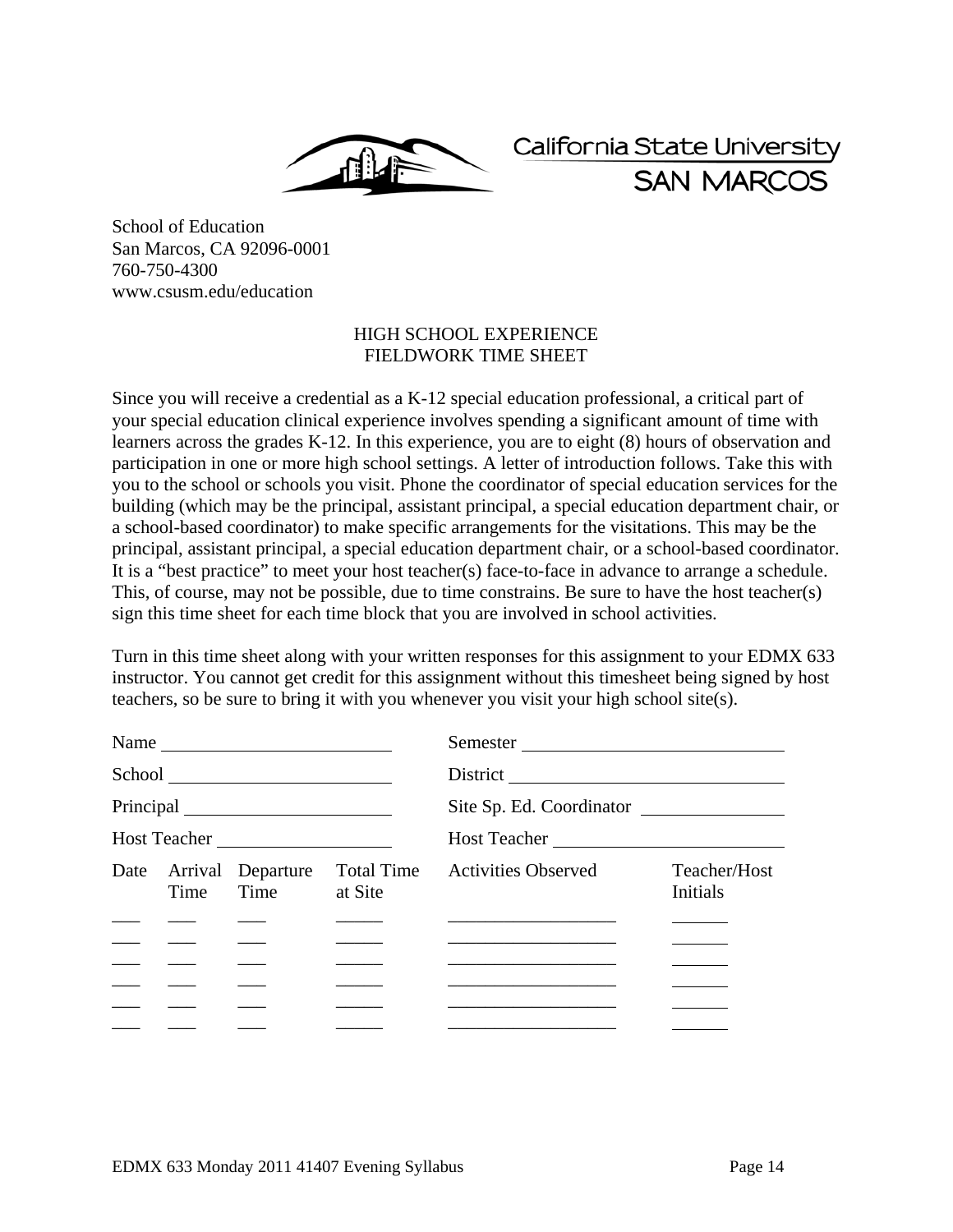

California State University **SAN MARCO** 

School of Education San Marcos, CA 92096-0001 760-750-4300 www.csusm.edu/education

Dear Principal and Special Education Staff,

An important special education field experience for all Cal State San Marcos Mild/Moderate and Moderate/Severe Education Specialist credential candidates is to spend time in a variety of special education settings. Since special education service delivery at the high school level can be significantly different from service delivery in elementary settings, it is critical that credential candidates have a chance to a) talk with and shadow high school special educators, b) observe in general education classrooms in which students with disabilities are supported, c) observe and interact with students with a wide range of disabilities, and d) learn about the policies and procedures including transition planning.

It would be greatly appreciated if one or more of our credential candidates could spend eight hours under the guidance and management of one or more of your special education faculty engaged in the activities described above. Candidates could spend an entire day on campus (during, before, and/or after school hours); or observations could be spread across two or more days. This is up to the discretion of the credential candidates' hosts.

The credential program faculty and staff hope that this is an experience that your faculty and staff find interesting and valuable. As program coordinator, I extend the university's thanks for your continued support of the professional development of educators in the San Diego area and the CSU San Marcos credential programs, in particular. If you have any questions or concern, please e-mail me at jthousan@csusm.edu.

Respectfully,

# *Jacqueline Thousand*

Dr. Jacqueline Thousand, Coordinator Special Education Credential and Graduate Programs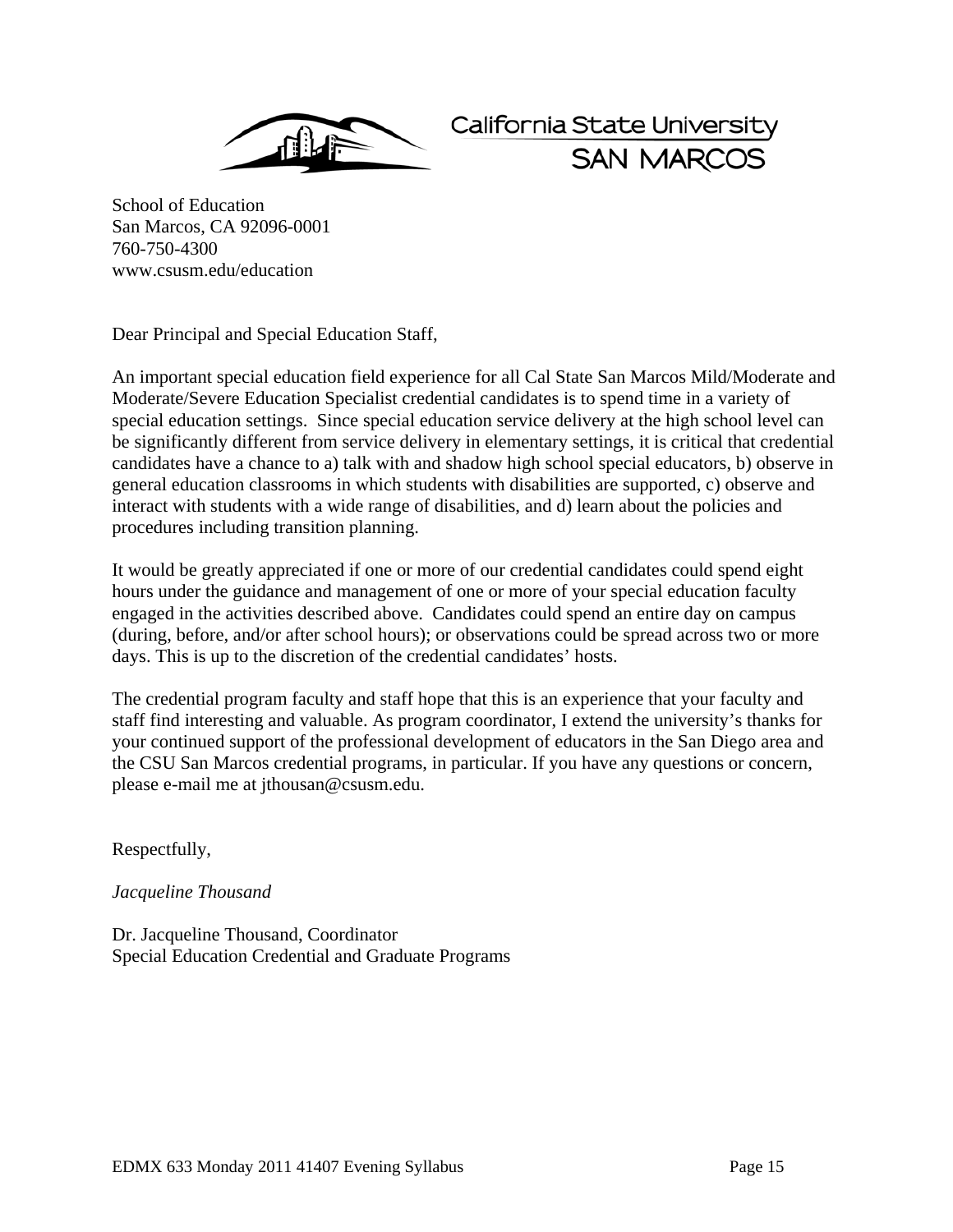# **IDEIA High School Questions**

challenges in working as a high school special educator? 1) What are characteristics of an "exemplary" high school special educator? What are the most fulfilling aspects of working as a high school special educator? What are the greatest

For the following questions, also ask "How would you improve this practice?

- 2) In what ways do special educators encourage and support active *student participation* on the IEP team? To what extent are the questions from the MAPs process used to gather data for the IEP? To what extent do students direct and lead their own IEP meetings? How are students taught and coached to participate in and direct their own IEP meetings?
- team and in the IEP process? 3) In what ways do special educations encourage and support *parent* participation on the IEP
- team and in the IEP process? 4) a) What arrangements are made so *classroom teachers* actively **participate** as members of the *IEP* team? b) In what ways do you ensure regular *communication* with **classroom teachers** to coordinate curriculum and instruction?
- 5) In what ways are students involved in the development and implementation of their own *ITP*  by age 16? What are (at least two) examples of *transition* activities and goals?
- 6) In what ways are students informed of and educated about their *age of majority rights* by age 17? Describe the process in as much detail as possible.
- 7) At www.cde.ca.gov/ta/tg/hs/accmod.asp, please locate, download, print, and carefully read both *Matrix 1: Matrix of Test Variations, Accommodations, and Modifications for Administration of California Statewide Assessments* (October 2009) and *Q&A About Test Variations* to learn of a) the approved accommodations and modifications that can be provided for students with disabilities on the CAHSEE and b) how a student can receive a diploma with approved variations. With this in hand, ask your hosts: a) "What accommodations or modifications are commonly used at this high school?" and b) "How do you go about determining if an accommodation or modification is included in a student's IEP?"
- 8) Go to www.cde.ca.gov/ta/tg/hs/cahseefaqexempt.asp and see that until July 1, 2012 *EC*  Section 60852.3 provides an exemption from the CAHSEE requirement as a condition of receiving a diploma of graduation for eligible students with disabilities who have an individualized education program (IEP) or a Section 504 plan. The IEP or 504 plans must state that the student is scheduled to receive a high school diploma and has satisfied or will satisfy all state and local requirements for high school graduation, on or after July 1, 2009. With this in hand, ask your hosts: a) "How is this provision being implemented for this year's students and past graduates?" and b) "What are any challenges or successes you are experiencing for students because of this CAHSEE exemption for diploma attainment?"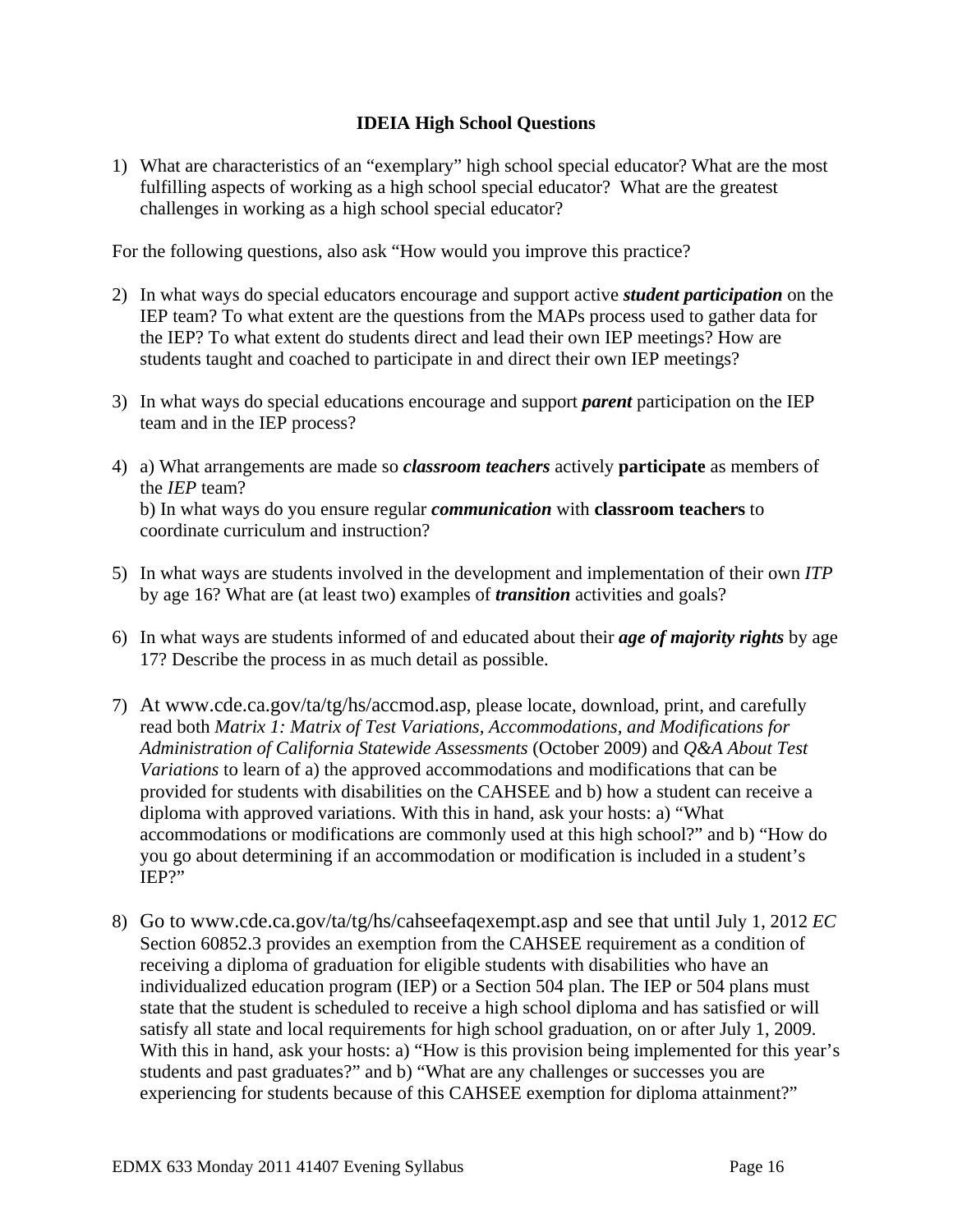# **EDMX 633 Tracking Form**

| <b>Weekly Class Attendance and Participation</b> |                         |  |  |  |
|--------------------------------------------------|-------------------------|--|--|--|
| Class H1                                         | $(5$ points)            |  |  |  |
| Class $#2$                                       | $(5$ points)            |  |  |  |
| Class $#3$                                       | $(5$ points)            |  |  |  |
| Class $#4$                                       | $(5$ points)            |  |  |  |
| Class $#5$                                       | $(5$ points)            |  |  |  |
| Class $#6$                                       | $(5$ points)            |  |  |  |
| Class $#7$                                       | $(5$ points)            |  |  |  |
| Class #8                                         | $(5$ points)            |  |  |  |
| Class $#9$                                       | $(5$ points)            |  |  |  |
| Class $#10$                                      | $(5$ points)            |  |  |  |
| Class #11                                        | $(5$ points)            |  |  |  |
| Class H12                                        | $(5$ points)            |  |  |  |
| Class $#13$                                      | (5 points) Double Class |  |  |  |
| Class $#14$                                      | (5 points) Double Class |  |  |  |
| Class $#15$                                      | $(5$ points)            |  |  |  |

# **Reading Reflections**

| $(4$ points)                               |
|--------------------------------------------|
| $(4$ points)                               |
| $(5$ points)                               |
| $(4$ points)                               |
| $(4$ points)                               |
| $(6$ points)                               |
| $(8$ points)                               |
| (3 points)<br><b>Optional Extra Credit</b> |
|                                            |

## **Assignments**

| <b>Assignments</b>                          | 90 points             |
|---------------------------------------------|-----------------------|
| High School IDEIA Observation and Interview | $(20 \text{ points})$ |
| Social Skills Lesson Plan                   | $(15 \text{ points})$ |
| Behavior Support Plan - IN CLASS DESIGN     | $(16 \text{ points})$ |
| Credo of Support Final Exam                 | $(14 \text{ points})$ |
| <b>MAPS</b> (Signature Assignment)          | $(25 \text{ points})$ |

# **TOTAL POINTS** 200 maximum 200 maximum

**75 points** 

 **35 points** 

## **Grading Scale (in percentages)**

|  |  | A: 94-100 A: 92-93 B+: 89-91 B: 86-88 B-: 84-86 C+: 81-83 |  |
|--|--|-----------------------------------------------------------|--|
|  |  |                                                           |  |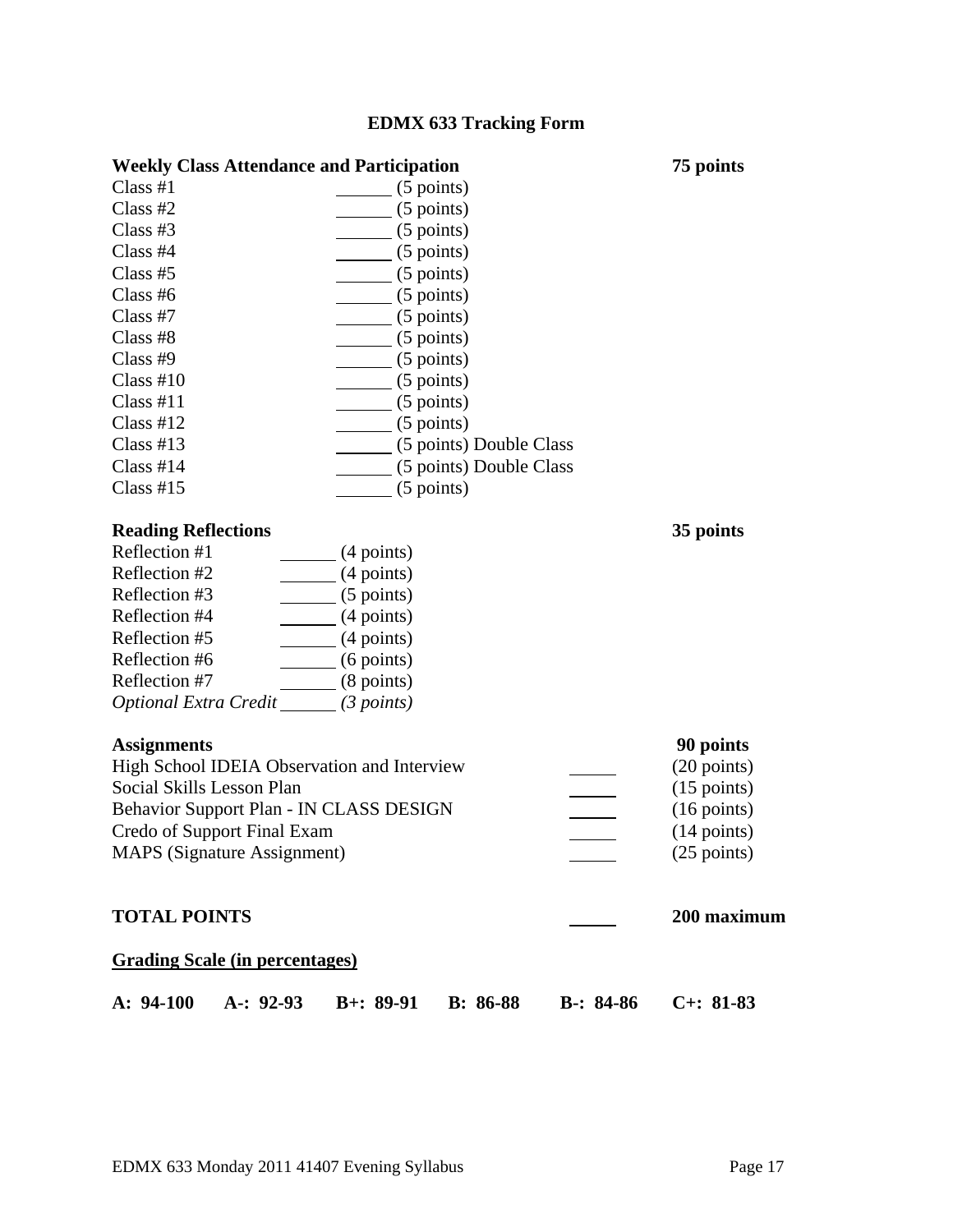# **V. COURSE FEATURES AND PROFESSIONAL REQUIREMENTS**

# **Authorization to Teach English Learners**

- 1. **Person-First Language.** "Person-first" language (e.g., "Student with Down syndrome" rather than "Down syndrome student") must be used throughout all written and oral assignments and discussions.
- 2. **Moodle Use and Class Preparation.** Examine the course Moodle website at least twice weekly for messages and newly posted materials and resources. Download materials needed for each class *prior* to class and bring to class all required resources.
- 3. **Written Work.** Word-process and keep and electronic copy of all written work. You will want these for your records and use as professional portfolio entries.
- 4. **Timeliness.** Complete and submit all assignments on the due dates for full credit. If you have extraordinary circumstances that impact completion of your assignments or have questions or concerns, please contact the instructor(s) immediately.
- 5. **Participation.** Participate actively in class discussions and group activities and demonstrate positive interpersonal skills with classmates, the instructors, and guests.
- Buddy's Name: Phone: e-mail: 6. **Peer Buddy.** Select at least two class "buddies" ensure you receive handouts and information if you miss class. Buddy's Name: Phone: e-mail:
- 7. **Authorization to Teach English Learners.** This credential program has been specifically designed to prepare teachers for the diversity of languages often encountered in California public school classrooms. The authorization to teach English learners is met through the infusion of content and experiences within the credential program, as well as additional coursework. Students successfully completing this program receive a credential with authorization to teach English learners.
- 8. **Academic Honesty and Plagiarism Policy.** Students are expected to adhere to standards of academic honesty and integrity, as outlined in the Student Academic Honesty Policy. All assignments must be original work, clear and error-free. All ideas/material that are borrowed from other sources must have appropriate references to the original sources. Any quoted material should give credit to the source and be punctuated (i.e., in quotations with source and page) accordingly. The instructor reserves the right to discipline any student for academic dishonesty, in accordance with the general rules and regulations of the university. All incidents of Academic Dishonesty are reported to the Dean of Students. Disciplinary action may include the lowering of grades and/or the assignment or a failing grade to the assignment or the class as a whole.